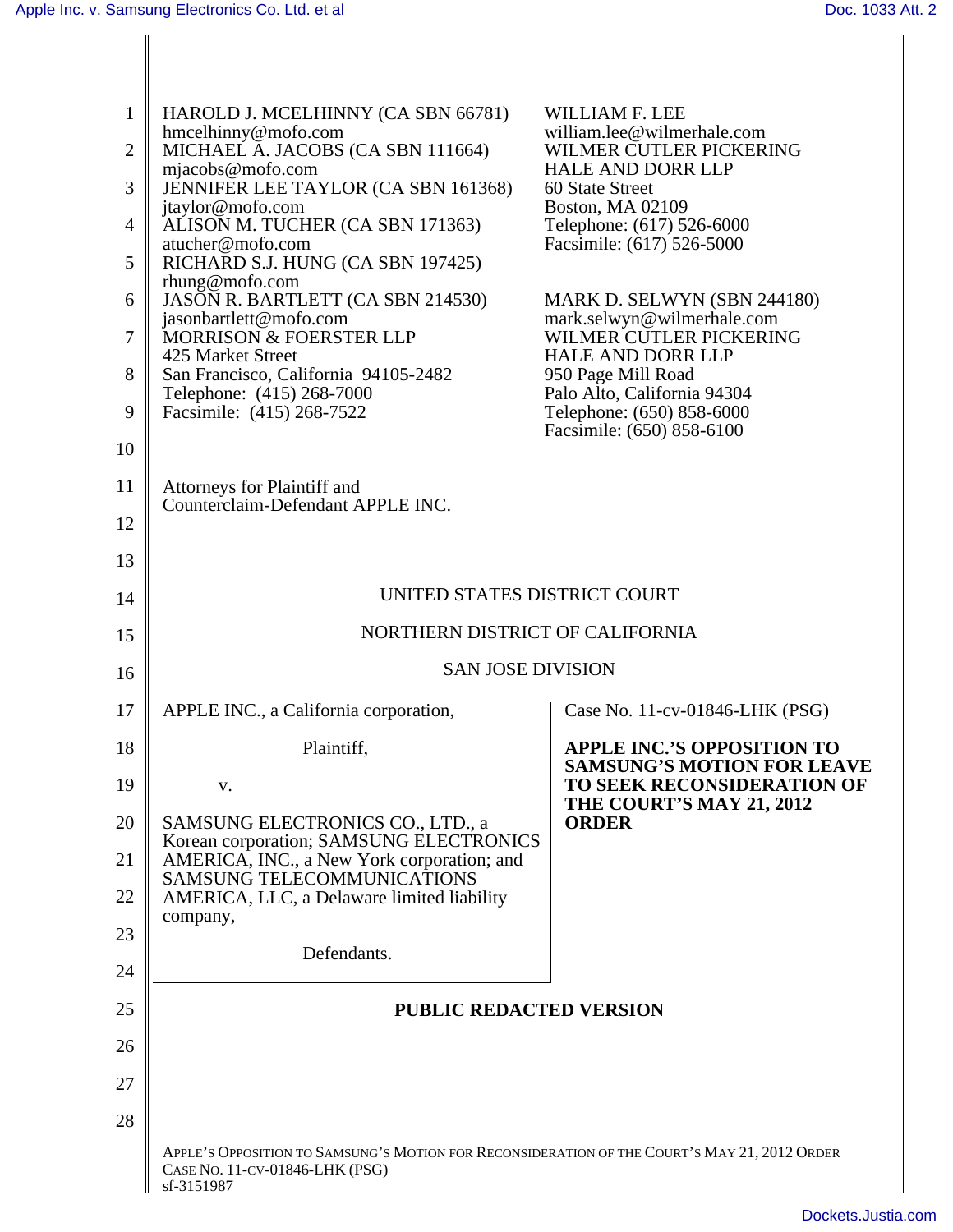|          | <b>TABLE OF CONTENTS</b>                                                                                                                |
|----------|-----------------------------------------------------------------------------------------------------------------------------------------|
|          | Page                                                                                                                                    |
|          | TABLE OF AUTHORITIES                                                                                                                    |
|          | INTRODUCTION.                                                                                                                           |
|          | SAMSUNG HAS NOT MET THE STANDARD FOR LEAVE TO FILE A<br>MOTION FOR RECONSIDERATION.                                                     |
| 6        | THE COURT PROPERLY IMPLEMENTED THE FEDERAL CIRCUIT'S<br>$\parallel$ III.<br>LIMITED REMAND BY REJECTING SAMSUNG'S ATTEMPT TO REOPEN     |
|          | THE EVIDENTIARY RECORD AND TO REARGUE ISSUES THAT HAVE<br>ALREADY BEEN DECIDED.                                                         |
| $\Omega$ | SAMSUNG'S ALLEGED "NEW EVIDENCE" DOES NOT WARRANT<br>$8 \parallel$ IV.<br>RECONSIDERING THE COURT'S RULINGS OR REOPENING THE<br>RECORD. |
| 10       | A.                                                                                                                                      |
|          | <b>B.</b>                                                                                                                               |
| 12       | Apple's Patent Applications Do Not Warrant Reopening the Record<br>C.                                                                   |
|          | D.<br>10                                                                                                                                |
| 14       | Alleged Changes in the Tablet Market Do Not Warrant Reopening the Record or Reconsidering the Court's Irreparable Harm Ruling<br>Ε.     |
|          | 10                                                                                                                                      |
|          | CONCLUSION.<br>$10^{-7}$                                                                                                                |
|          |                                                                                                                                         |
|          |                                                                                                                                         |
| 19       |                                                                                                                                         |
| 20       |                                                                                                                                         |
|          |                                                                                                                                         |
|          |                                                                                                                                         |
| 22       |                                                                                                                                         |
| 23       |                                                                                                                                         |
| 24       |                                                                                                                                         |
| 25       |                                                                                                                                         |
| 26       |                                                                                                                                         |
| 27       |                                                                                                                                         |
| 28       |                                                                                                                                         |
|          | APPLE'S OPPOSITION TO SAMSUNG'S MOTION FOR RECONSIDERATION OF THE COURT'S MAY 21, 2012 ORDER<br>CASE NO. 11-CV-01846-LHK (PSG)          |

 $\mathbf{I}$ Ι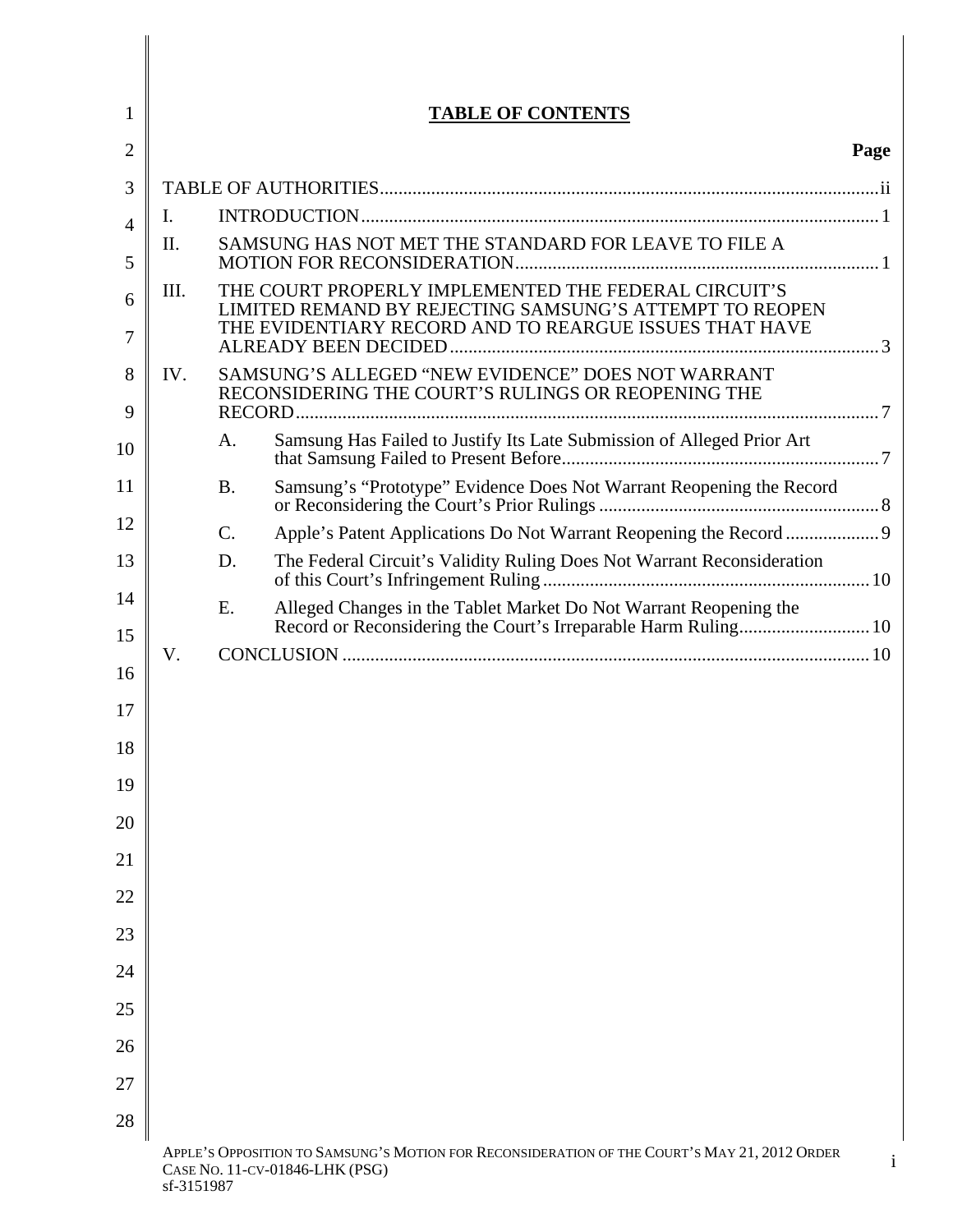|    | <b>TABLE OF AUTHORITIES</b>                                                                                                                  |
|----|----------------------------------------------------------------------------------------------------------------------------------------------|
|    | Page(s)                                                                                                                                      |
|    | <b>CASES</b>                                                                                                                                 |
|    | Apple Inc. v. Samsung Elecs. Co., Ltd.,                                                                                                      |
|    | No. 2012-1105, Slip Op. (Fed. Cir. May 14, 2012).                                                                                            |
| 6  | Chritianson v. Colt Indus. Operating Corp.,                                                                                                  |
|    |                                                                                                                                              |
|    | MercExchange, L.L.C. v. eBay, Inc.,<br>467 F. Supp.2d 608 (E.D. Va. 2006)                                                                    |
|    | 9   NAACP v. North Hudson Regional Fire & Rescue,                                                                                            |
| 10 | 367 Fed. App'x 297 (3d Cir. 2010)                                                                                                            |
|    | NAACP v. North Hudson Regional Fire & Rescue,                                                                                                |
|    | .4, 5, 6<br>707 F. Supp.2d 520 (D.N.J. 2010)                                                                                                 |
|    | Tone Bros., Inc. v. Sysco Corp.,<br>No. 90-cv-60011, 1992 WL 200128 (S.D. Iowa Mar. 17, 1992),                                               |
|    | vacated on other grounds, 28 F.3d 1192 (Fed. Cir. 1994)                                                                                      |
|    | United States v. Commonwealth. of Va.,                                                                                                       |
|    | 88 F.R.D. 656 (E.D. Va. 1980).                                                                                                               |
|    | United States v. Quintanilla,                                                                                                                |
|    |                                                                                                                                              |
|    |                                                                                                                                              |
|    | 19 OTHER AUTHORITIES                                                                                                                         |
|    | 20 37 C.F.R. § 1.84(b)(1)                                                                                                                    |
|    | $\ldots$ 1, 2                                                                                                                                |
| 22 |                                                                                                                                              |
| 23 |                                                                                                                                              |
|    |                                                                                                                                              |
| 25 |                                                                                                                                              |
| 26 |                                                                                                                                              |
| 27 |                                                                                                                                              |
| 28 |                                                                                                                                              |
|    | APPLE'S OPPOSITION TO SAMSUNG'S MOTION FOR RECONSIDERATION OF THE COURT'S MAY 21, 2012 ORDER<br>CASE NO. 11-CV-01846-LHK (PSG)<br>sf-3151987 |

∥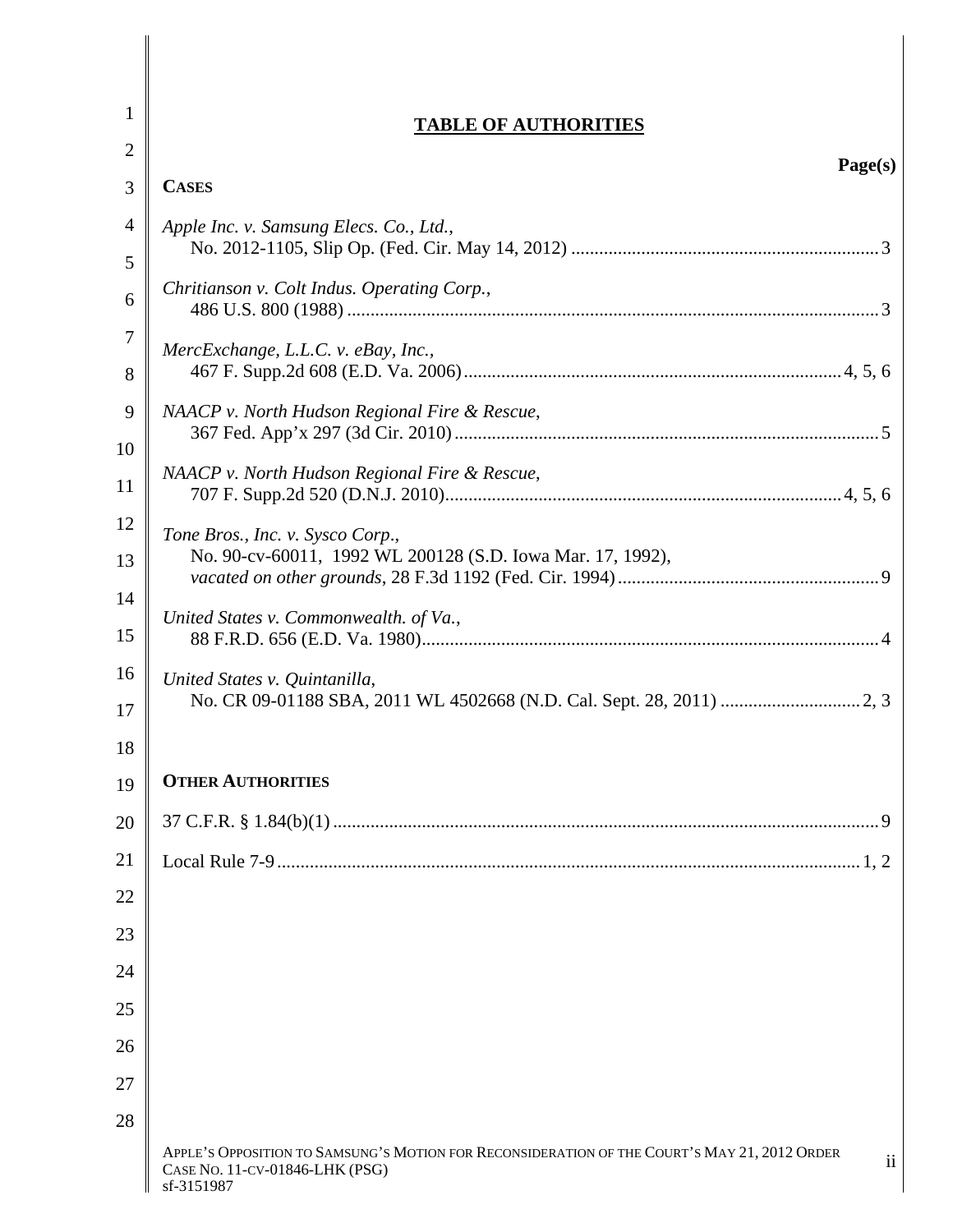## 1 | I. INTRODUCTION **I. INTRODUCTION**

|    | Samsung has moved for reconsideration of this Court's Order of May 21, 2012, which                      |
|----|---------------------------------------------------------------------------------------------------------|
|    | directed the parties to limit their preliminary injunction briefs to balance of hardships, public       |
|    | interest, and the amount of a bond, with no new evidence except as to the bond. By seeking leave        |
|    | to submit new evidence and to relitigate validity and infringement issues that have already been        |
|    | decided, Samsung attempts to push the reset button on the entire preliminary injunction process.        |
|    | Samsung's motion should be denied because (1) Samsung has failed to show any circumstances              |
|    | that would warrant reconsideration; (2) this Court properly implemented the Federal Circuit's           |
|    | limited remand by focusing on the issues that the Federal Circuit identified; and (3) Samsung has       |
|    | failed to justify its attempt to reopen the evidentiary record and to relitigate issues that have       |
|    | already been decided. <sup>1</sup>                                                                      |
|    | SAMSUNG HAS NOT MET THE STANDARD FOR LEAVE TO FILE A MOTION<br>II.                                      |
| 13 | <b>FOR RECONSIDERATION</b>                                                                              |
| l4 | Samsung's motion for reconsideration should be denied because Samsung has not                           |
|    | identified any new development or other circumstances that would warrant reconsideration under          |
|    | Northern District Civil Local Rule 7-9. That rule requires the party seeking reconsideration of a       |
|    | prior order to show: (1) "a material difference in fact or law" that the party did not know             |
| 18 | previously "in the exercise of reasonable diligence": (2) "new material facts or a change of law        |
|    | occurring after the time of such order"; or $(3)$ "a manifest failure by the Court to consider material |
|    | 20   facts or dispositive legal arguments which were presented to the Court before such interlocutory   |
|    | order." Civil L.R. 7-9(b). It also prohibits repetition of "any oral or written argument made by        |
|    | 22   the applying party in opposition to the interlocutory order which the party now seeks to have      |
|    |                                                                                                         |
|    | 23   reconsidered." Civil L.R. 7-9(c).                                                                  |

 $\begin{array}{c|c} 25 & \overline{1} & \overline{1} \\ \hline \end{array}$  Under Civil Local Rule 7-9, Apple need not respond to a motion for reconsideration unless the 26 Order should be reconsidered. If the Court grants reconsideration and allows submission of new  $27 \parallel$  additional evidence and arguments. Court so requests. Apple submits this brief on the threshold issue of whether the Court's May 21 evidence and relitigation of validity and infringement, Apple requests the opportunity to submit

 $28 \parallel$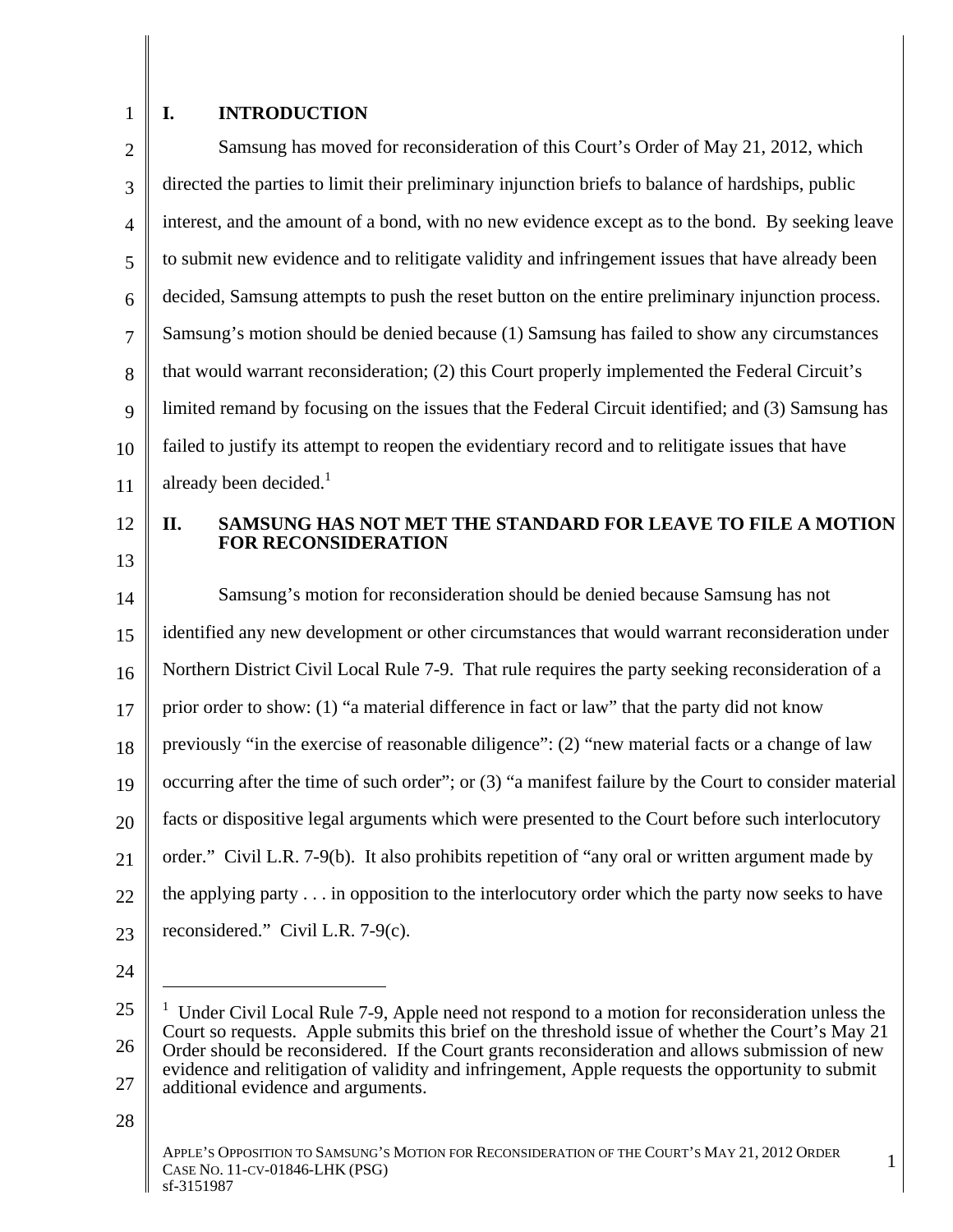1 Samsung does not even attempt to show compliance with this standard. It points to (1) no 2 fact or law that it did not know in the exercise of reasonable diligence before the Court's entry of 3 its May 21 Order; (2) no material facts or change of law occurring after the time of the Order; and 4 (3) no manifest failure by the Court to consider material facts or arguments presented.

5 Instead of complying with Local Rule 7-9, Samsung violates it by repeating prior 6 arguments. This Court issued its May 21 order after the parties set forth conflicting positions. 7 Apple moved for entry of a preliminary injunction on an expedited basis, without a hearing, 8 because (1) "[t]he Federal Circuit . . . remanded solely for this Court to assess the balance of 9 A hardships and public interest factors"; and (2) "the Court's original decision was rendered on a 10 | full record, and given the additional guidance from the Federal Circuit, no further hearing should | 11 | be required." (Dkt. No. 952 at 2, 4.) Samsung replied that (1) this Court's preliminary injunction | 12 | ruling must "take into account *all relevant evidence at the time of decision*, and not the evidence | 13 as it existed nearly six months ago"; and (2) the Court should "allow both parties the opportunity and 13 14 for full and fair briefing, *supplementation of the record*, and oral argument." (Dkt. No. 956 at 3 15 (emphasis added).) Samsung improperly repeats this argument, asserting that it should be 16 allowed to submit new evidence and to relitigate validity and infringement, because the issue is 17 "not whether an injunction should have issued *six months* ago based on the evidence *then* before 18 the Court, but whether an injunction should issue *now*." (5/26/2012 Motion for Reconsideration 19 ("Motion," sealed version of Dkt. No. 978-1) at 1 (emphasis in original).)

20 After considering the parties' arguments, this Court granted Samsung's request for oral 21 | argument, but denied Samsung's request to reopen the record (except as to the amount of a bond) | 22 | and directed the parties to focus on the two factors that the Federal Circuit identified, as well as 23 the amount of the bond. (Dkt. No. 962 at 2.) Samsung has not shown any ground to reconsider 24 this decision under the controlling standard.

25 Samsung attempts to invoke the Court's "inherent authority to reconsider interlocutory 26 | orders to prevent manifest injustice," citing *United States v. Quintanilla*, No. CR 09-01188 SBA, | 27 | 2011 WL 4502668 (N.D. Cal. Sept. 28, 2011). (Motion at 5-6.) That case is inapposite because it | 28 arose from *criminal* charges, where counsel's failure to present evidence through lack of APPLE'S OPPOSITION TO SAMSUNG'S MOTION FOR RECONSIDERATION OF THE COURT'S MAY 21, 2012 ORDER APPLE S OPPOSITION TO SAMSONG S MOTION FOR RECONSIDERATION OF THE COORT S WAT 21, 2012 ORDER  $2$  $\text{sf-3151987}$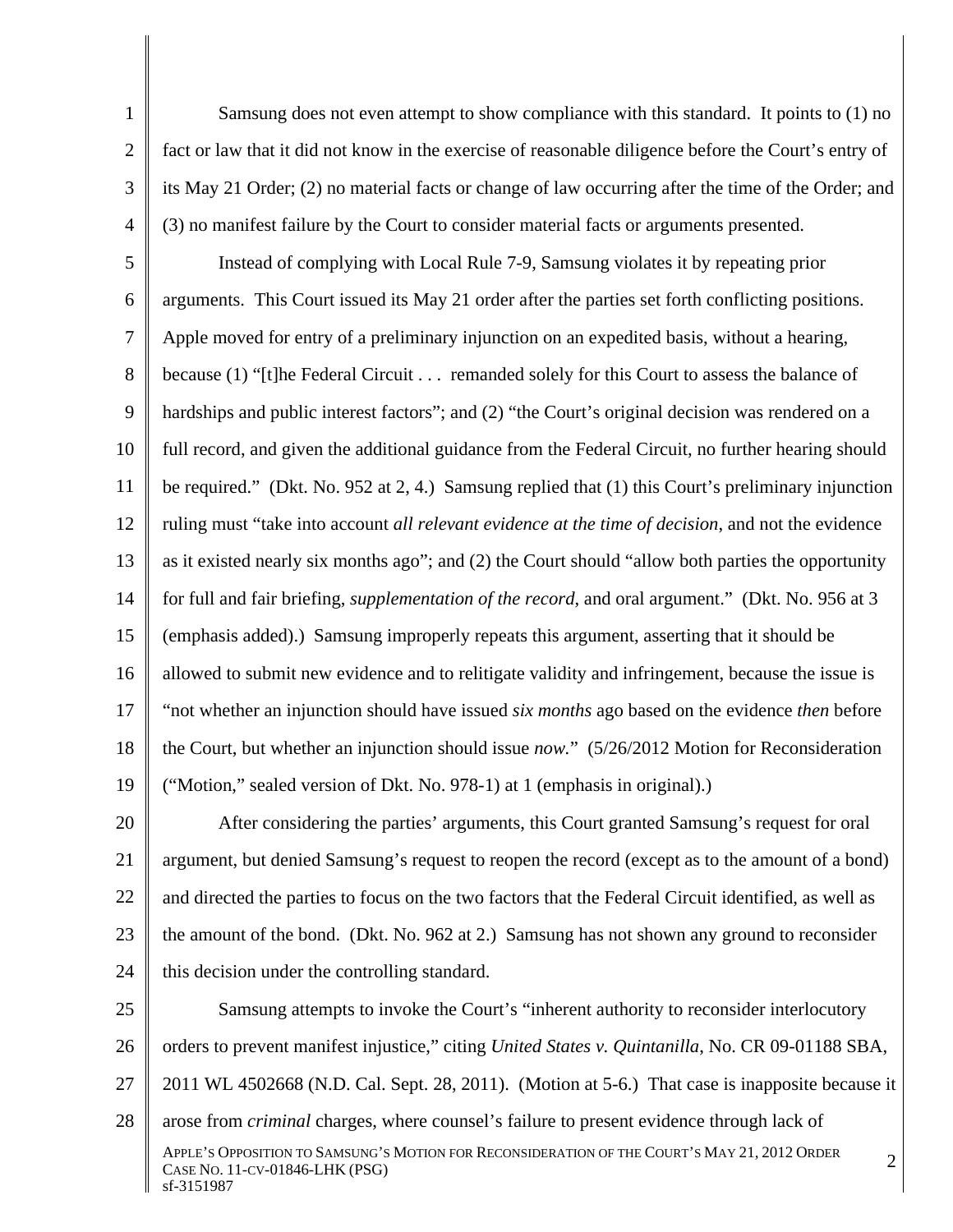|                | diligence "could give rise to a claim for ineffective assistance of counsel" that would ultimately                                                                                                                                                                                                                                                                             |  |
|----------------|--------------------------------------------------------------------------------------------------------------------------------------------------------------------------------------------------------------------------------------------------------------------------------------------------------------------------------------------------------------------------------|--|
|                | require the court "to assess the same arguments and evidence." <i>Id.</i> at *1, 7. No such concern                                                                                                                                                                                                                                                                            |  |
|                | exists in this civil case. Moreover, Quintanilla cited Chritianson v. Colt Indus. Operating Corp.,                                                                                                                                                                                                                                                                             |  |
|                | which explained that "[a] court has the power to revisit prior decisions of its own or a coordinate                                                                                                                                                                                                                                                                            |  |
|                | court in any circumstances, although as a rule <i>courts should be loathe to do so in the absence of</i>                                                                                                                                                                                                                                                                       |  |
|                | extraordinary circumstances such as where the initial decision was 'clearly erroneous and would                                                                                                                                                                                                                                                                                |  |
|                | work a manifest injustice." 486 U.S. 800, 817 (1988) (emphasis added, citation omitted). No                                                                                                                                                                                                                                                                                    |  |
|                | such extraordinary circumstances are present here.                                                                                                                                                                                                                                                                                                                             |  |
| 10             | III.<br>THE COURT PROPERLY IMPLEMENTED THE FEDERAL CIRCUIT'S<br><b>LIMITED REMAND BY REJECTING SAMSUNG'S ATTEMPT TO REOPEN</b><br>THE EVIDENTIARY RECORD AND TO REARGUE ISSUES THAT HAVE<br><b>ALREADY BEEN DECIDED</b>                                                                                                                                                        |  |
|                | This Court's May 21, 2012 Order properly implemented the Federal Circuit's "limited"                                                                                                                                                                                                                                                                                           |  |
|                | remand order" by limiting further briefing to the existing record and the undecided issues that the                                                                                                                                                                                                                                                                            |  |
|                | Federal Circuit identified. (Dkt. No. 962 at 2.) Samsung seeks to begin the process again by                                                                                                                                                                                                                                                                                   |  |
|                | reopening the evidentiary record and relitigating validity and infringement issues that have                                                                                                                                                                                                                                                                                   |  |
|                | already been decided. To do so would be contrary to the plain intent of the Federal Circuit's                                                                                                                                                                                                                                                                                  |  |
|                | opinion and render meaningless the last six months of expedited appellate review.                                                                                                                                                                                                                                                                                              |  |
| 18             | Samsung mischaracterizes the Federal Circuit's remand as a "generalized, unrestricted                                                                                                                                                                                                                                                                                          |  |
| $19 \parallel$ | instruction to conduct 'further proceedings."" (Motion at 5.) In fact, the Federal Circuit directed:                                                                                                                                                                                                                                                                           |  |
| 20             | On remand, the court should conduct a similar assessment of the balance<br>of hardships with respect to the D'889 patent. To the extent that the court<br>finds the public interest factor cuts in favor of either side, it should weigh<br>that factor as well in determining whether to issue a preliminary injunction<br>against Samsung's Galaxy Tab 10.1 tablet computer. |  |
|                | Apple Inc. v. Samsung Elecs. Co., Ltd., No. 2012-1105, Slip Op. at 25 (Fed. Cir. May 14, 2012)                                                                                                                                                                                                                                                                                 |  |
|                | ("Slip Op.," submitted as Dkt. No. 951-1).                                                                                                                                                                                                                                                                                                                                     |  |
| 25             | Having "sustain[ed] [this] court's finding of a likelihood of irreparable harm" (id. at 25)                                                                                                                                                                                                                                                                                    |  |
|                | and held that this Court "erred in concluding that there is likely to be a substantial question as the                                                                                                                                                                                                                                                                         |  |
|                | validity of the D'889 patent" (id. at 31), the Federal Circuit gave no suggestion that further                                                                                                                                                                                                                                                                                 |  |
| 28             |                                                                                                                                                                                                                                                                                                                                                                                |  |
|                | APPLE'S OPPOSITION TO SAMSUNG'S MOTION FOR RECONSIDERATION OF THE COURT'S MAY 21, 2012 ORDER<br>CASE NO. 11-CV-01846-LHK (PSG)                                                                                                                                                                                                                                                 |  |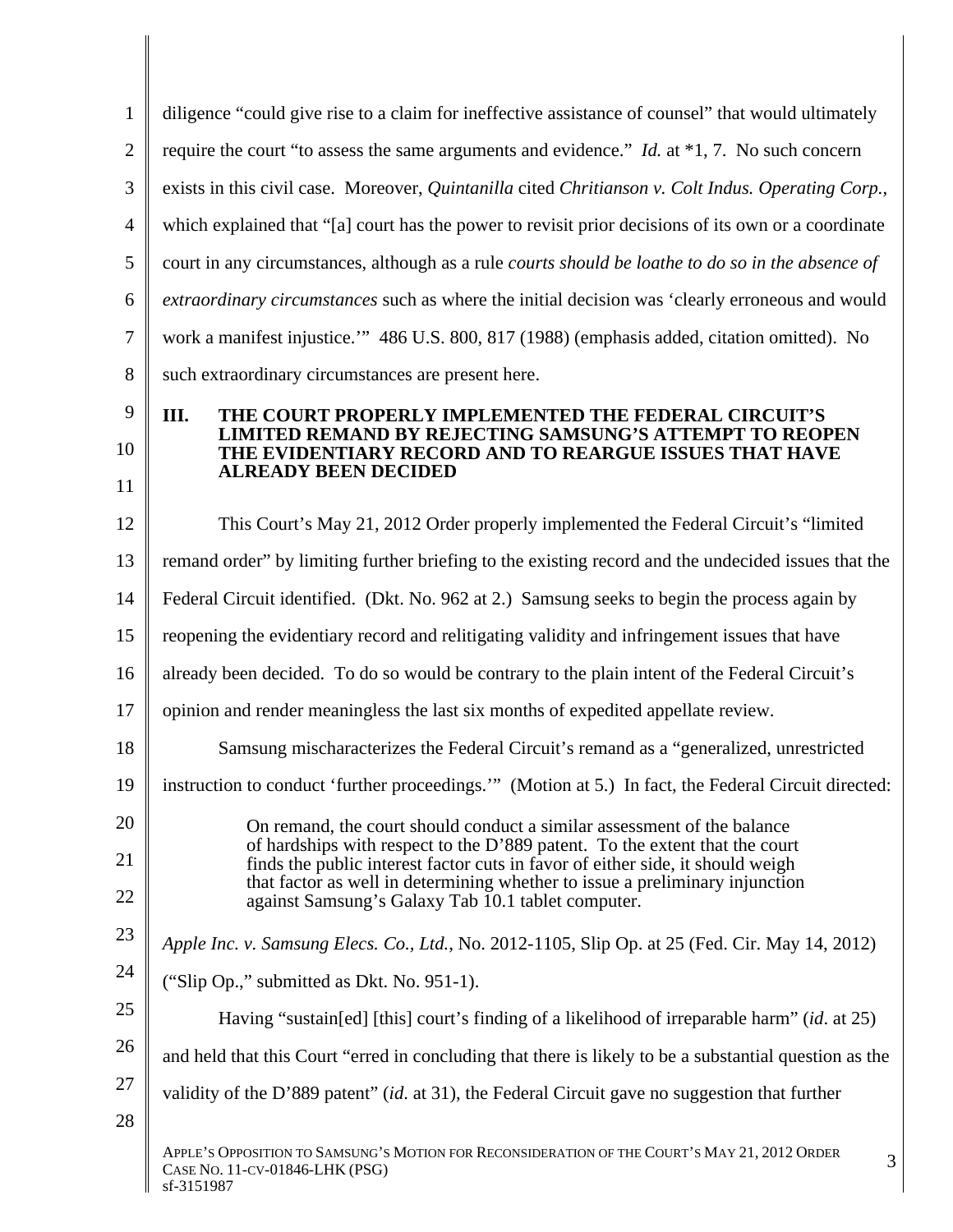proceedings were necessary or anticipated on these issues. Moreover, the Federal Circuit 2 | considered Samsung's non-infringement arguments to be so insubstantial that it did not even mention them. *See id.* at 14 (noting this Court's finding of likely infringement); *id* at 16 (Federal Circuit agrees with most of this Court's rulings and limits its analysis to issues that present "close questions"); *see also* Declaration of Grant L. Kim In Support of Apple's Opposition to Motion for

6 Reconsideration ("Kim Decl."), Ex. A at 61-63 (Samsung's infringement arguments on appeal). In its appellate brief, Samsung *expressly argued* that the Federal Circuit should remand 7 | In its appellate brief, Samsung *expressly argued* that the Federal Circuit should remand 8 for further proceedings to allow Samsung to present new evidence that "strongly supports the 9 invalidity and non-infringement of Apple's design patents." (Kim Decl. Ex. A at 73.) The 10 Federal Circuit did not adopt this argument or suggest in any way that this Court should conduct 11 Turther proceedings on validity and infringement. On the contrary, the Federal Circuit directed 12 this Court to make an "assessment of the balance of hardships" and "the public interest." Slip Op. 13  $\parallel$  at 25. The Federal Circuit emphasized the limited nature of its remand by noting, in response to 14 Judge O'Malley's concern that a remand would cause "unnecessary delay," that if this Court's 15 prior findings "regarding the balance of hardships and the public interest are readily transferable 16 to the tablet part of this case, the district court should be able to make that determination in short 17  $\parallel$  order, thus minimizing the amount of delay." *Id.* at 33; *see* O'Malley Dissent, Slip Op. at 2. This  $\parallel$ 18 comment would have made no sense if the Federal Circuit contemplated that the record would be 19 reopened to allow relitigation of validity and infringement.

20 Samsung relies primarily on two district court cases—*MercExchange, L.L.C. v. eBay, Inc.*, 21 467 F. Supp.2d 608 (E.D. Va. 2006) and *NAACP v. North Hudson Regional Fire & Rescue*, 707 22 F. Supp.2d 520 (D.N.J. 2010)—to argue that this Court *must* allow Samsung to present new 23 | evidence on issues that have already been decided. Those cases are inapposite and actually 24 confirm the Court's discretion not to reopen the record here.

25 | In MercExchange, the district court noted at the outset that "the decision as to whether to 26 'reopen the record' lies squarely within the court's discretion." 467 F. Supp.2d at 611, *citing* 27 *United States v. Commonwealth. of Va.*, 88 F.R.D. 656, 662 (E.D. Va. 1980). While the court 28 decided to reopen the record to consider whether to issue a permanent injunction, it did so APPLE'S OPPOSITION TO SAMSUNG'S MOTION FOR RECONSIDERATION OF THE COURT'S MAY 21, 2012 ORDER 4 APPLE S OPPOSITION TO SAMSONG S MOTION FOR RECONSIDERATION OF THE COOKT S WAT 21, 2012 ORDER  $4 \begin{bmatrix} 4 \end{bmatrix}$  $\text{sf-3151987}$ confirm the Court's discretion not to reopen the record here.<br>In *MercExchange*, the district court noted at the outset that "the decision as to whether to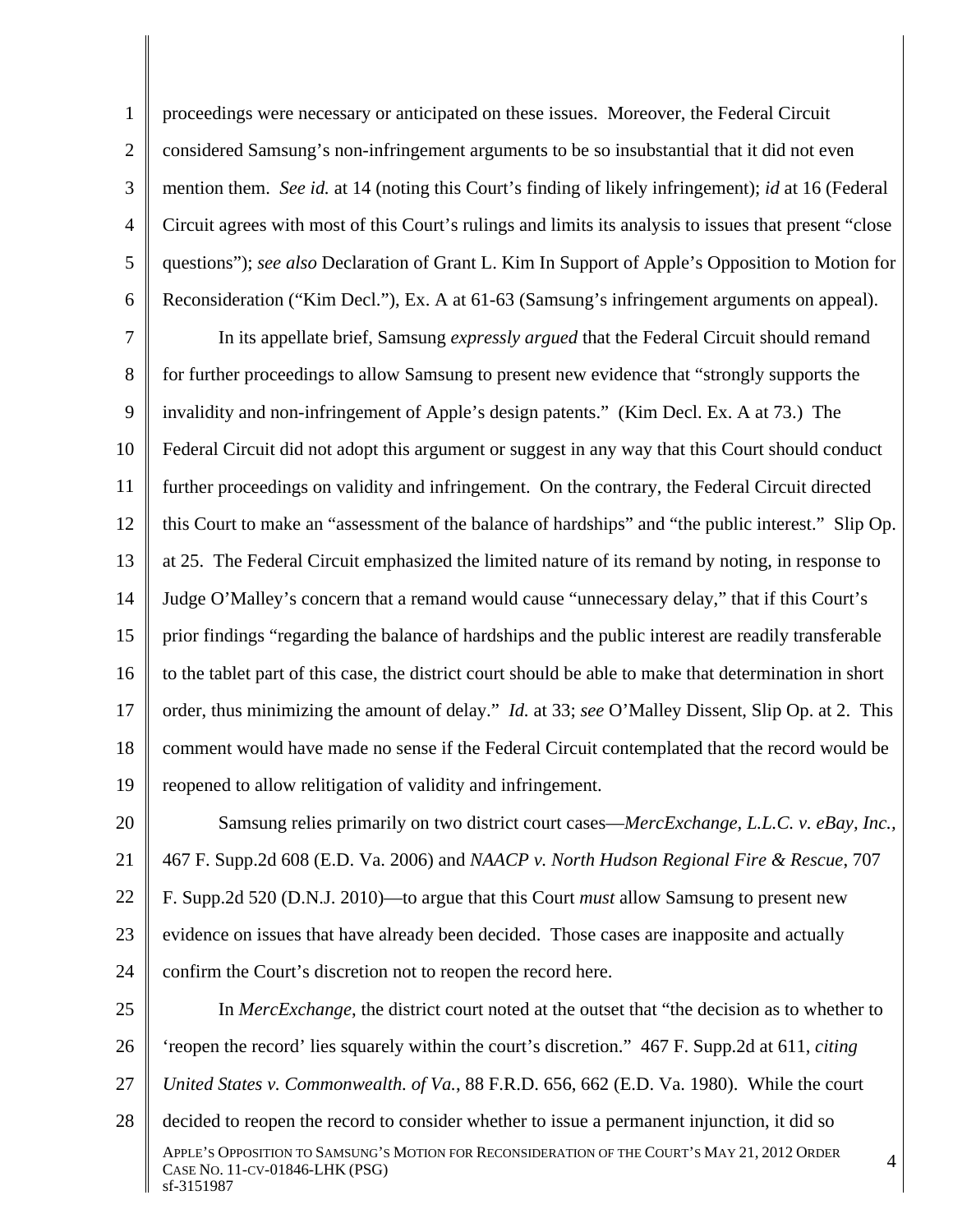|    | because the record was "nearly three and a half years old and established prior to a significant                                                               |
|----|----------------------------------------------------------------------------------------------------------------------------------------------------------------|
|    | factual development." <i>Id.</i> at 611.                                                                                                                       |
|    | In NAACP, the Third Circuit remanded in March 2010 so that the district court could                                                                            |
|    | 4   reconsider its February 2009 preliminary injunction in a Title VII disparate impact case in view of                                                        |
|    | 5 the Supreme Court's intervening decision in <i>Ricci v. DeStefano</i> , 557 U.S. 557 (2009). 707                                                             |
|    | 6   F. Supp. 2d at 524. In the meantime, the district court had granted a motion to intervene by six                                                           |
|    | 7   Hispanic firefighter candidates. <i>Id.</i> The Third Circuit, in its remand order, noted the intervention                                                 |
|    | 8 of the Hispanic candidates and remanded broadly for reconsideration in light of <i>Ricci</i> , with                                                          |
|    | specific reference to the passage of time.                                                                                                                     |
| 10 | In <i>Ricci</i> , the Supreme Court set the new standard for Title VII                                                                                         |
| 11 | disparate treatment and impact cases. Consequently, we conclude that the age and posture of this case justify a summary remand to                              |
| 12 | allow the District Court the opportunity to apply Ricci to its factual<br>and legal analysis.                                                                  |
|    | 13   NAACP v. North Hudson Regional Fire & Rescue, 367 Fed. App'x 297, 301 (3d Cir. 2010)                                                                      |
|    | 14   (unpublished); see id. at 300 (noting joinder in litigation of "six Hispanic firefighter candidates on                                                    |
|    | 15   Regional's residency-restricted candidate list). On remand, the district court decided it would                                                           |
|    | 16 "reconsider [the preliminary injunction factors] in light of <i>Ricci</i> , new evidence presented by the                                                   |
|    | 17   Intervenors (who were not party to the previous motion), and new evidence based on any other                                                              |
|    | 18   circumstances which may have changed since the Court granted the injunction on February 18,                                                               |
|    | 19 2009." 707 F. Supp.2d at 541-542.                                                                                                                           |
| 20 | This case differs sharply from <i>MercExchange</i> and <i>NAACP</i> in several key respects:                                                                   |
| 21 | Unlike those cases, the Federal Circuit directed this Court to consider two specific                                                                           |
| 22 | preliminary injunction factors and expressed its expectation that the remand                                                                                   |
| 23 | proceedings could likely be accomplished with minimal delay.                                                                                                   |
| 24 | Unlike the lapse of nearly three and one-half years in MercExchange and more<br>than a year in NAACP, the instant motion is just six months after this Court's |
| 25 | initial ruling, pursuant to the Federal Circuit's order granting expedited review.                                                                             |
| 26 | There are no intervening events similar to those in NAACP: intervention of new                                                                                 |
| 27 | plaintiffs and a Supreme Court decision that set a "new standard for Title VII<br>disparate treatment and impact cases." 367 Fed. App'x at 301.                |
| 28 |                                                                                                                                                                |
|    | APPLE'S OPPOSITION TO SAMSUNG'S MOTION FOR RECONSIDERATION OF THE COURT'S MAY 21, 2012 ORDER<br>CASE NO. 11-CV-01846-LHK (PSG)                                 |

 $\text{sf-3151987}$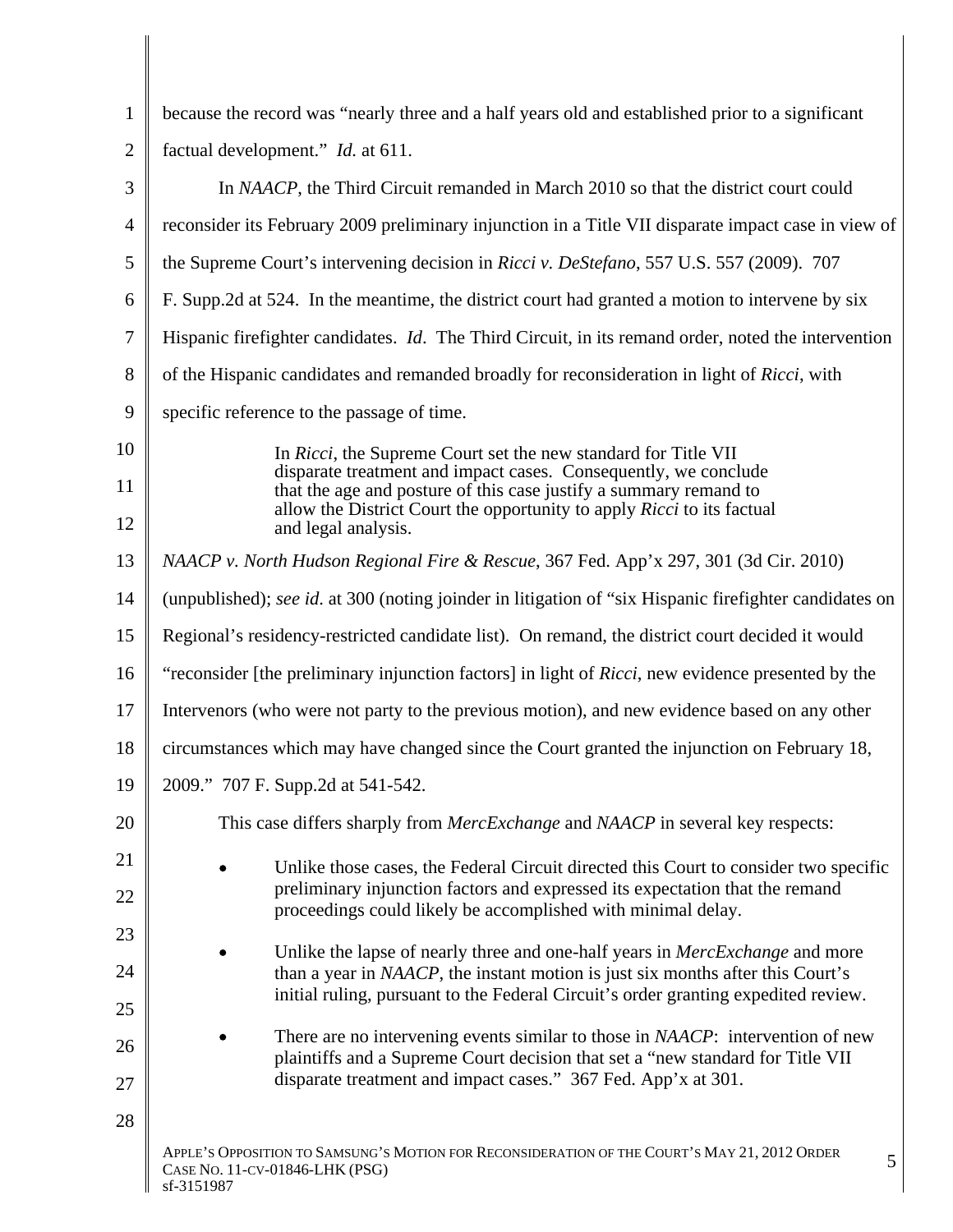|                | Apple is seeking a <i>preliminary</i> injunction against tablet products that Samsung                                                                          |
|----------------|----------------------------------------------------------------------------------------------------------------------------------------------------------------|
|                | contends are<br>(Samsung's 5/25/2012 Opposition to                                                                                                             |
|                | Apple's Preliminary Injunction Motion (sealed version of Dkt. No. 977-3) at 9, 11-<br>12.) In contrast, MercExchange involved a permanent injunction and NAACP |
|                | involved a <i>class-wide</i> injunction in a Title VII disparate impact case.                                                                                  |
| $\sim$         | Allowing Samsung to submit new evidence and to reargue issues that have already been                                                                           |
| 6 <sup>1</sup> | decided would defeat the purpose of the Federal Circuit's expedited appellate review and limited                                                               |
|                | remand. Fairness would entitle Apple to an opportunity to reply to Samsung's new evidence and                                                                  |
|                | 8 arguments, including an opportunity to submit new evidence that did not exist previously or that                                                             |
|                | 9 Samsung improperly failed to produce. Samsung, in turn, would presumably demand an                                                                           |
| $10-1$         | opportunity to respond to Apple's additional evidence and arguments. This would further delay                                                                  |
|                | the entry of a preliminary injunction that Apple first requested in July 2011.                                                                                 |
| 12             | In fact, Samsung belatedly produced voluminous additional evidence that supports                                                                               |
| $13 \parallel$ | issuance of a preliminary injunction. Magistrate Judge Grewal ruled on April 23, 2012, that                                                                    |
|                | $14$ Samsung violated the Court's orders by failing to produce <i>thousands</i> of documents responsive to                                                     |
| $15 \parallel$ | Apple's preliminary injunction discovery requests until long after the Court-ordered deadline of                                                               |
|                | 16 September 28, 2011. (Dkt. No. 880 at 3-7.) These late-produced documents bear directly on                                                                   |
| $17 \parallel$ | critical preliminary injunction issues, as Apple explained in its Motion for Sanctions. (Apple's                                                               |
| 18 I           | 2/8/2012 Motion for Sanctions [sealed version of Dkt. No. 715-1], at 15-20.) For example, in                                                                   |
|                | 19 January 2012, Samsung belatedly produced                                                                                                                    |
| 20             |                                                                                                                                                                |
| 21             |                                                                                                                                                                |
| 22             |                                                                                                                                                                |
| 23             | This document proves                                                                                                                                           |
| 24             | that design is a critical reason that customers buy Samsung's infringing smartphones, contrary to                                                              |
| $25 \parallel$ | Samsung's argument on which this Court relied in denying a preliminary injunction. Thus, this                                                                  |
| 26             | document (as well as other late-produced evidence) would warrant reconsideration of this Court's                                                               |
| 27             | denial of a preliminary injunction as to the D'677 and D'087 iPhone design patents.                                                                            |
|                |                                                                                                                                                                |
| 28             | APPLE'S OPPOSITION TO SAMSUNG'S MOTION FOR RECONSIDERATION OF THE COURT'S MAY 21, 2012 ORDER                                                                   |
|                | CASE NO. 11-CV-01846-LHK (PSG)<br>sf-3151987                                                                                                                   |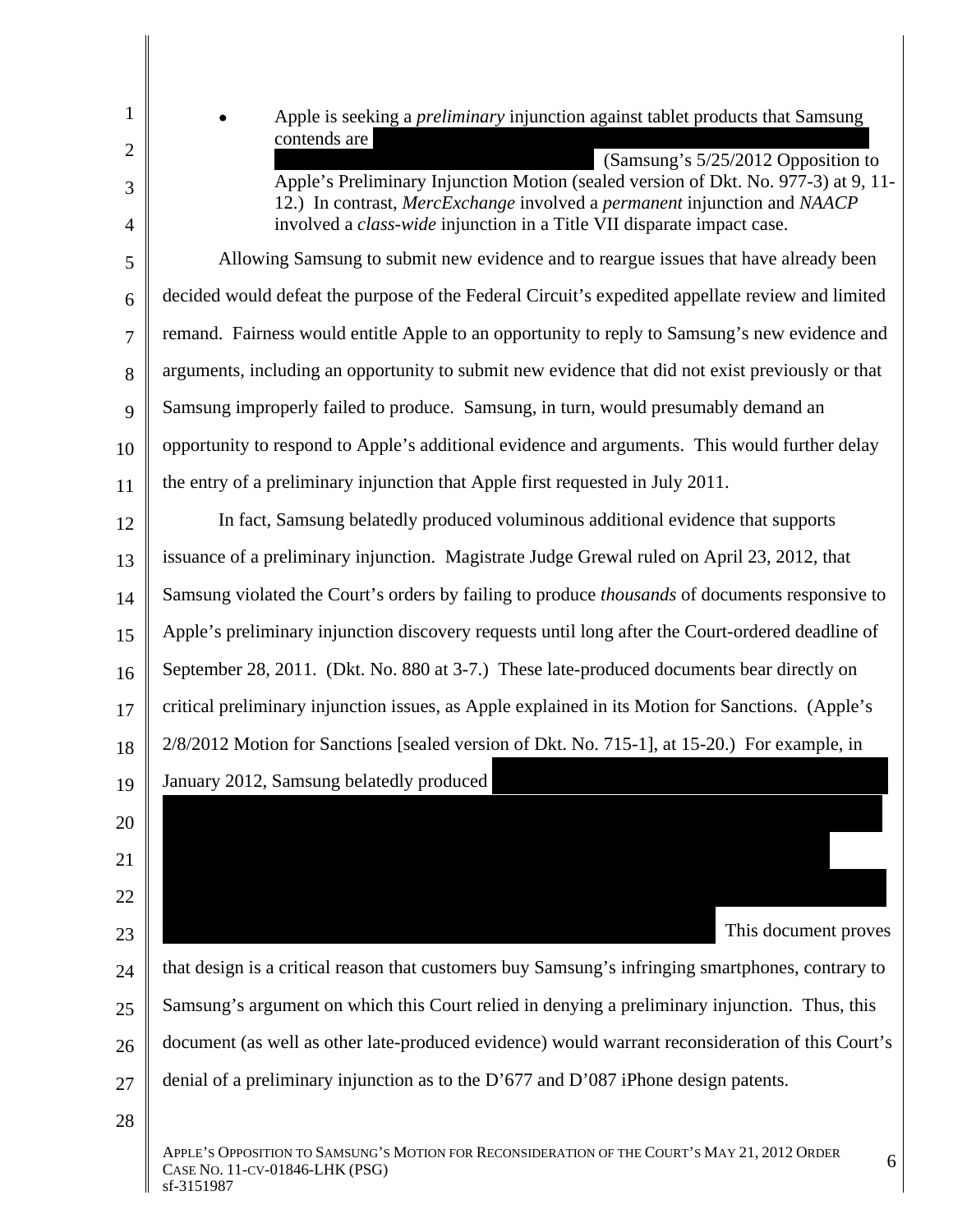|                 | If the record is reopened, Apple would also be entitled to submit evidence that Samsung                                                      |
|-----------------|----------------------------------------------------------------------------------------------------------------------------------------------|
|                 | witnesses admitted in depositions taken earlier this year that Samsung competes against Apple in                                             |
|                 | the tablet market, refuting Samsung's implausible assertion that there is no such competition.                                               |
|                 | Apple would also submit other highly relevant evidence, such as evidence that Samsung                                                        |
|                 | deliberately copied Apple's patented designs and features, and that some customers bought the                                                |
|                 | The new evidence that<br>Galaxy Tab 10.1                                                                                                     |
|                 | would need to be considered if the record were reopened would benefit Apple, not Samsung.                                                    |
|                 | Apple does not seek to reopen the record, however, because the existing record is sufficient and                                             |
| Q.              | reopening the record would conflict with the limited nature of the Federal Circuit's remand and                                              |
| 10 I            | would unjustifiably cause further delay. Both sides have already had an adequate opportunity to                                              |
|                 | submit evidence and argument. Samsung's request to reopen the record and to relitigate validity                                              |
| 12 I            | and infringement should be rejected.                                                                                                         |
| 13 I            | IV.<br><b>SAMSUNG'S ALLEGED "NEW EVIDENCE" DOES NOT WARRANT</b>                                                                              |
| 14              | RECONSIDERING THE COURT'S RULINGS OR REOPENING THE RECORD                                                                                    |
| 15              | Samsung Has Failed to Justify Its Late Submission of Alleged Prior Art that<br><b>A.</b><br><b>Samsung Failed to Present Before</b>          |
| 16              | Samsung argues that the D'889 patent is invalid in view of two alleged prior art references                                                  |
|                 | that have "never been considered by <i>either</i> this Court or the Federal Circuit": U.S. Patent                                            |
| 18 I            | D500,037, issued on December 31, 2004 to Ozolins and assigned to Bloomberg (the                                                              |
|                 | 19 "Ozolins/Bloomberg patent"); and a "Brain Box" display that Apple supposedly "made public at                                              |
| 20 <sub>1</sub> | least as early as 1997." (Motion at 18-19 (emphasis in original).)                                                                           |
| 21              | The Court should decline to consider these new references because they are publicly                                                          |
| 22              | available documents that Samsung should have included with its prior opposition to Apple's                                                   |
| $23 \parallel$  | preliminary injunction motion. The Ozolins/Bloomberg patent has been publicly available since                                                |
|                 | 24 December 2004, and "Brain Box" is from a book that Apple published in 1997. (See Dkt. No.                                                 |
|                 | 25   943, Exs. 22, 25.) Moreover, Samsung <i>previously submitted</i> to this Court several "Bloomberg"                                      |
| $26 \parallel$  | references, including a patent application to Ozolins (Dkt. No. 456-9), as well as what Samsung                                              |
| $27 \parallel$  | alleged were related European and German patent documents. (10/18/2011 Tung Declaration,                                                     |
| 28              | ISO Samsung's Notice of Lodging of Materials In Opposition to Apple's Motion for Preliminary                                                 |
|                 | APPLE'S OPPOSITION TO SAMSUNG'S MOTION FOR RECONSIDERATION OF THE COURT'S MAY 21, 2012 ORDER<br>CASE No. 11-CV-01846-LHK (PSG)<br>sf-3151987 |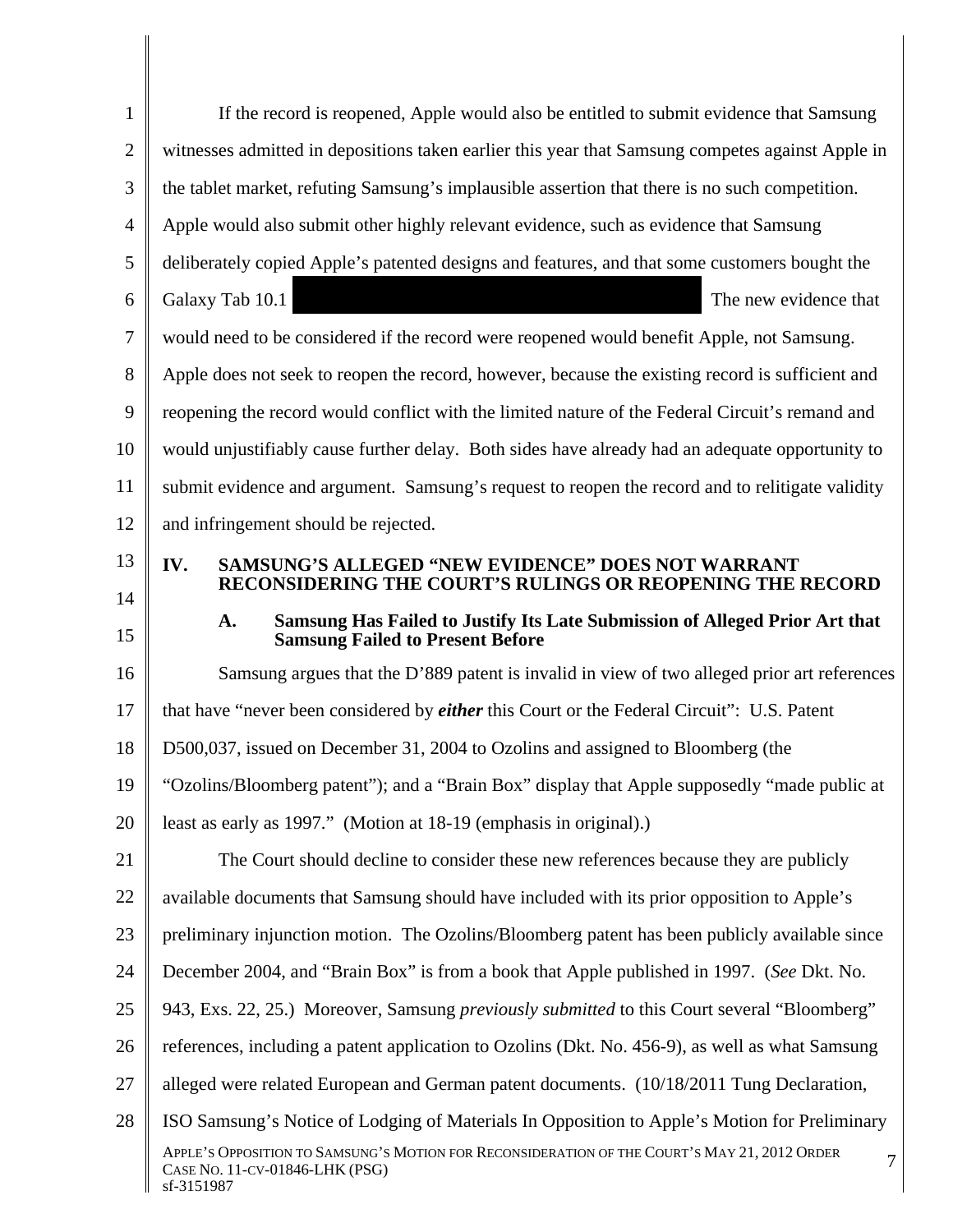1 Injunction  $\P$  7-10 ("Tung Decl.," sealed version of Dkt. No. 456) and Exs. E, G, and H thereto.) 2 Thus, Samsung was aware that it should check for patents to Ozolins and Bloomberg. Samsung 3 also knew that Apple's own publications were a potential source of prior art. Samsung has no 4 valid excuse for failing to submit these publicly available references long ago.

## 5 **B. Samsung's "Prototype" Evidence Does Not Warrant Reopening the Record**   $\frac{1}{2}$ **or Reconsidering the Court's Prior Rulings**

7 Samsung argues that the record should be reopened to allow it to submit photos of a 8 "investment value of the related evidence.<sup>2</sup> (Motion at 11.) Samsung contends that this 9 vidence should be considered because Apple submitted photos of this unreleased tablet model to 10 the Patent Office, and these photos show a "gap" between the glass cover and the edge of the 11 model that warrants reconsideration of this Court's findings that that the Galaxy Tab 10.1 likely 12 infringes the D'889 patent and that the iPad2 embodies this patent. (*Id.* at 11-15.)

13 Samsung's argument fails for two independent reasons. First, Samsung *already submitted* 14 | photos of this tablet model. Samsung included these photos with the additional evidence it 15 | submitted to this Court a few days after the preliminary injunction hearing, arguing they were 16 Televant to "non-infringement of D'889." (Dkt. No. 313 at 3; Tung Declaration 119-20 and Ex. 17 | R (Dkt. No. 456-21).) On appeal, Samsung cited these photos to support its argument that the 18 Tab 10.1 does not infringe because it has "no gap between the front flat surface and the device's 19 edge." (Kim Decl. Ex. A at 63, *citing* A8626-42 (submitted as Kim Decl. Ex. B).) Samsung also 20 argued that "more clear photos" of the tablet model show "a gap" at the edge that supports 21 Samsung's non-infringement argument, citing a photo that is very similar to the photo in 22 Samsung's motion for reconsideration. (*Compare* Kim Decl. Ex. A at 74 *with* Motion at 13.) 23 The Federal Circuit rejected Samsung's argument by not reversing this Court's infringement 24 | ruling and not remanding for further consideration of infringement in view of these photos. The 25 | record should not be reopened to consider evidence that has already been rejected.

 $26$   $\parallel$   $\sim$ 

 $28 \parallel$ 

<sup>27</sup> non-functional model that does not relate to any product that Apple actually released. <sup>2</sup> "Prototype" is Samsung's term. Apple objects to use of this term to describe what is merely a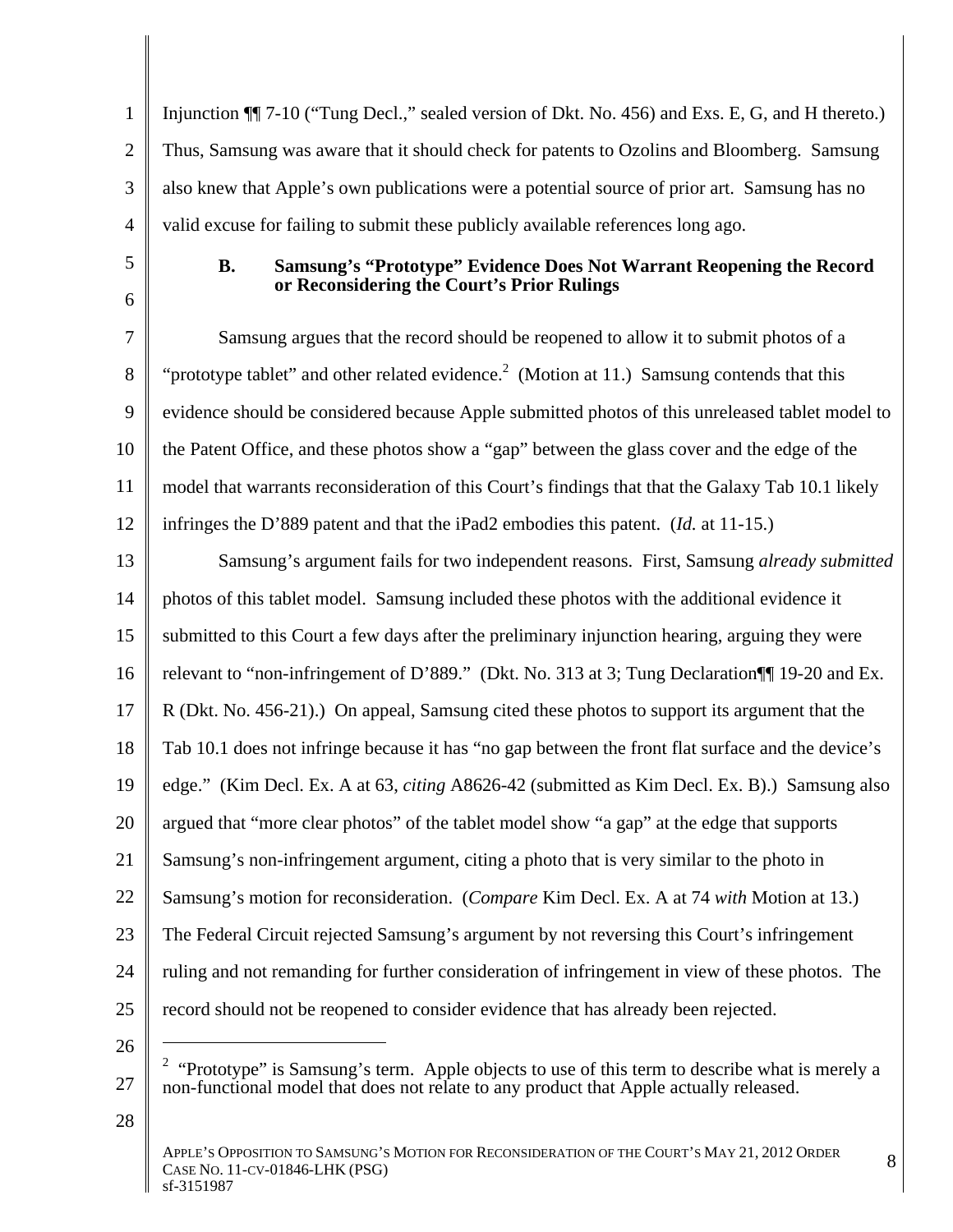1 Second, as Apple explained to the Federal Circuit, the photos are not relevant to the D'889 2 patent because the Examiner *expressly excluded* the photos by cancelling the statement in the 3 neter application that referred to "an appendix showing various photographs of an electronic 4 device in accordance with one embodiment." (Kim Decl. Ex. C at 26-27 [Apple's Federal Circuit 5 Reply Brief]; Kim Decl. Ex. D at A9245, 9280-81 [relevant portions of file history].) This was 6 consistent with 37 C.F.R. § 1.84(b)(1), which states that the PTO does not accept photographs 7 unless they "are the only practicable medium for illustrating the claimed invention." In view of 8 this cancellation, the photos have no relevance to the scope of the D'889 patent.<sup>3</sup>

## 9 **C. Apple's Patent Applications Do Not Warrant Reopening the Record**

10 Samsung contends that the record should be reopened to allow Samsung to present design 11 | patent applications that Apple filed in January and February 2011, which supposedly bear on the 12 scope of the D'889 patent, which was issued in 2005. (Motion at 13-14; *see* Exs. 12-14 to 13 | 5/26/2012 Watson Decl. (filed under seal).) Samsung fails, however, to cite any authority for its 14 novel premise that a *later* patent application can retroactively change the scope of a *previously* 15 *issued* patent. In fact, as Apple noted in its pending motion to exclude the opinions of Samsung's | 16 "patent office" expert concerning Apple's later patents, "later issuance of a patent cannot 17 Tetroactively change the scope of a patent," because "the scope of the patent is limited only by its 18 terms and not by subsequent patents."<sup>4</sup> (Dkt. No. 940-1 at 16, *citing Tone Bros., Inc. v. Sysco* 19 *Corp*., No. 90-cv-60011, 1992 WL 200128, at \*5 (S.D. Iowa Mar. 17, 1992), *vacated on other*  20 *grounds*, 28 F.3d 1192 (Fed. Cir. 1994).) Because the scope of a patent is limited "only by its

21 | $\blacksquare$ 

 $28 \parallel$ 

 $22 \parallel$ 

<sup>23 |</sup> patent in concluding that Apple will likely establish at trial that the two are "substantially similar" |  $24 \parallel 10.1$  with the iPad 2 (*id.* at 47-48), this does not affect the Court's conclusion that "the Galaxy  $25 \parallel$ <sup>3</sup> It should also be noted that this Court directly compared the Galaxy Tab 10.1 to the D'889 to "an ordinary observer." (Dkt. No. 452 at 45.) While the Court *also* compared the Galaxy Tab Tab 10.1 is substantially similar to the D'889 patent."

<sup>26</sup> opinion. (*See* Dkt. No. 999-2 at 20 n.8.) The Federal Circuit did so, however, on grounds that are 27 cites no case holding that later patents can retroactively change an earlier patent's scope. <sup>4</sup> Samsung's opposition to Apple's motion to exclude notes that the Federal Circuit vacated this unrelated to the district court's ruling on subsequent patents. Significantly, Samsung's opposition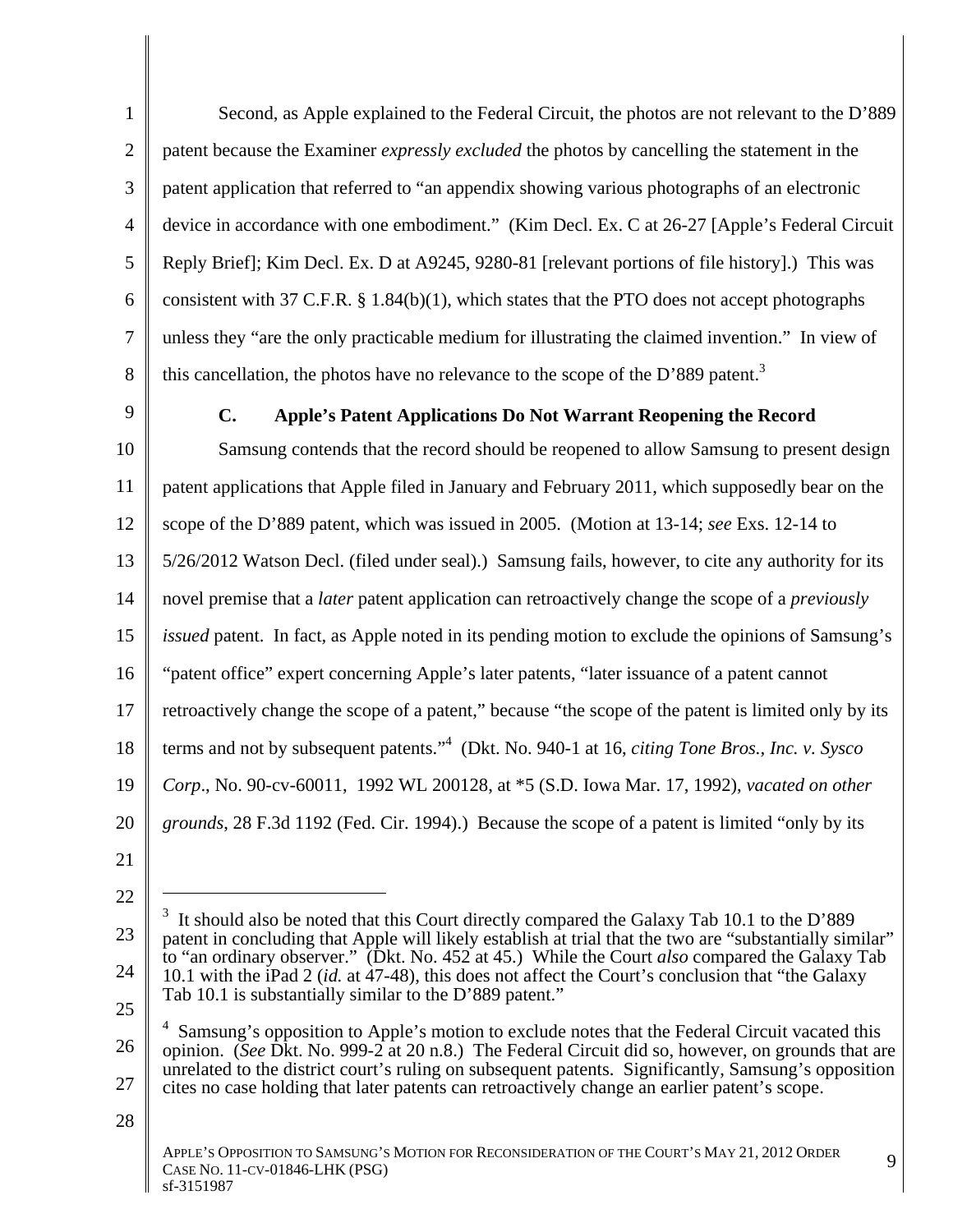|                 | terms and not be subsequent patents," Apple's later patent applications are irrelevant as a matter                                           |
|-----------------|----------------------------------------------------------------------------------------------------------------------------------------------|
|                 | of law and do not justify reopening the evidentiary record.                                                                                  |
| $\mathcal{R}$   | The Federal Circuit's Validity Ruling Does Not Warrant Reconsideration of<br>this Court's Infringement Ruling                                |
| 5 <sup>5</sup>  | Samsung contends that the Federal Circuit's analysis of the D'889 patent's validity is a                                                     |
| 6 <sup>1</sup>  | "new legal development" that "alter[s] the construction and infringement analyses which the                                                  |
|                 | Court should conduct in considering who is likely to succeed on the merits." (Motion at 15-16.)                                              |
|                 | 8 This makes no sense. If the Federal Circuit thought its validity analysis warranted                                                        |
| 91              | reconsideration of the infringement ruling, it would have said so. The Federal Circuit considered                                            |
| 10              | Samsung's non-infringement arguments to be so insignificant that it did not even address them.                                               |
| 11              | Alleged Changes in the Tablet Market Do Not Warrant Reopening the                                                                            |
| 12              | Record or Reconsidering the Court's Irreparable Harm Ruling                                                                                  |
| 13              | Samsung argues that the record should be reopened to consider new evidence related to                                                        |
| 14              | "irreparable harm." (Motion at 10.) Samsung argues that this evidence shows that while Apple                                                 |
| 15 <sub>1</sub> | as of the end of 2011), Samsung's<br>continues to have the largest share of the tablet market (                                              |
| 16              | share has fallen significantly and other companies have gained significant market share. (Id.)                                               |
| 17              | Even if this evidence were considered, however, it would not change the fundamental fact that                                                |
| 18              | continued sales of the Galaxy Tab 10.1 are likely to take away sales of Apple products and to                                                |
|                 | 19    have "long-term effects that are difficult to calculate and may not be recaptured," due to brand                                       |
|                 | 20   loyalty and network compatibility issues. (See Dkt. No. 452 at 32.) Indeed, given that Apple                                            |
|                 | 21   continues to have the largest share of the tablet market, Samsung's infringing sales are far more                                       |
|                 | 22 $\parallel$ likely to take away sales from Apple than from any other competing company.                                                   |
| 23              | V.<br><b>CONCLUSION</b>                                                                                                                      |
| 24              | Samsung's motion for reconsideration is a baseless attempt to inflict further irreparable                                                    |
| $25 \parallel$  | harm on Apple by delaying the issuance of a preliminary injunction against Samsung's sales of                                                |
|                 | 26   infringing tablets. Samsung's motion should be denied, and an injunction issued forthwith.                                              |
| 27              |                                                                                                                                              |
| 28              |                                                                                                                                              |
|                 | APPLE'S OPPOSITION TO SAMSUNG'S MOTION FOR RECONSIDERATION OF THE COURT'S MAY 21, 2012 ORDER<br>CASE NO. 11-CV-01846-LHK (PSG)<br>sf-3151987 |